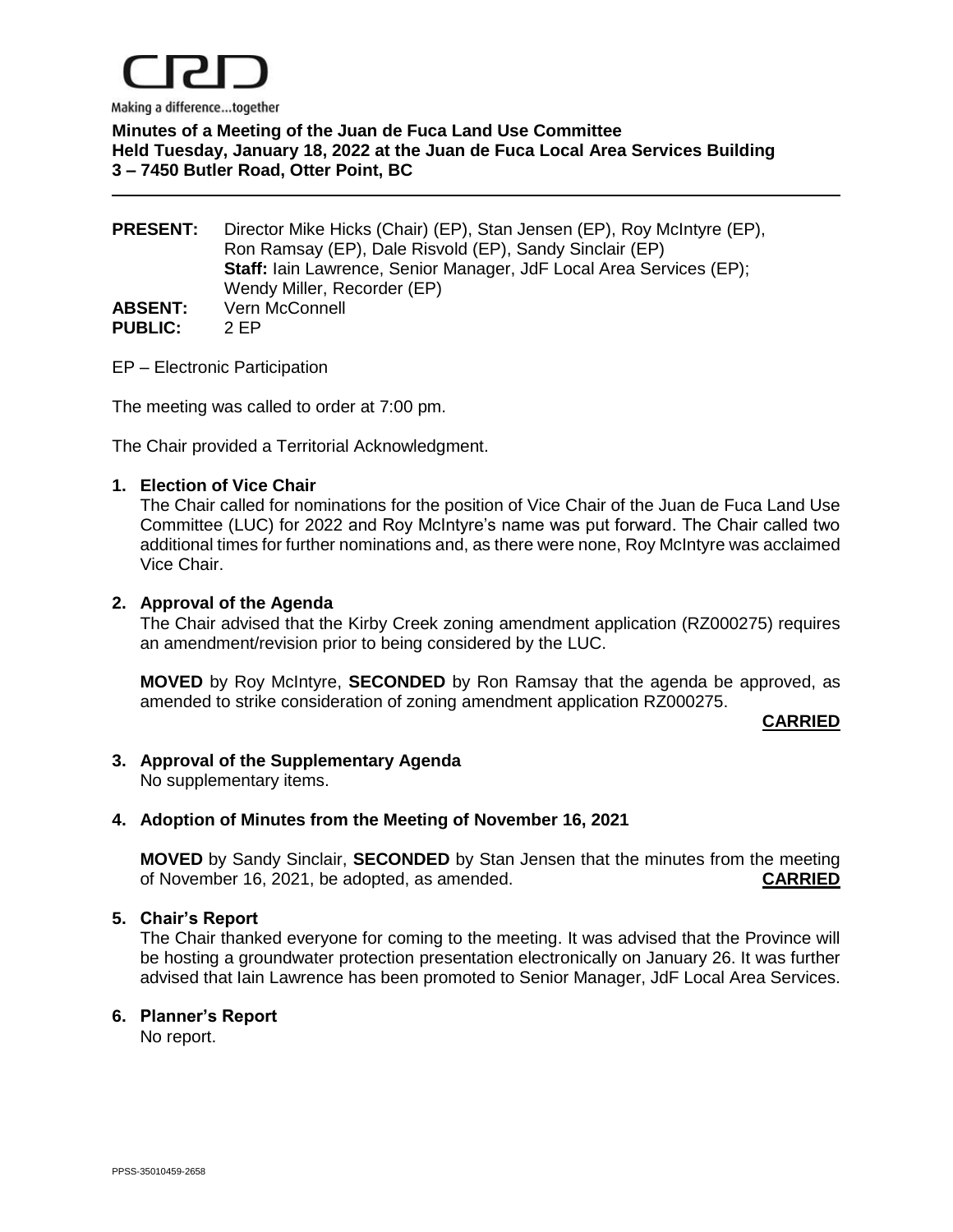# **7. Zoning Amendment Application**

**a) RZ000274 - Lot 28, Section 15, Otter District, Plan VIP87643 (3312 Otter Point Road)** Iain Lawrence spoke to the staff report for the application to rezone to amend the Rural Residential A Kennel (RR-AK) zone to permit an existing accessory athletic facility.

Iain Lawrence highlighted the subject property and advised that the LUC directed referral of the proposal to agencies and to the Otter Point Advisory Planning Commission (APC) at its meeting of September 21, 2021.

Iain Lawrence directed attention to the referral comments as included in the staff report. It was advised that no agency comments expressed concern with the bylaw or proposed activity. The Otter Point APC considered the proposal at its meeting of November 2, 2021, and recommended that the rezoning proceed and the subject property's well be registered.

Iain Lawrence responded to a question from the LUC advising that registration of the well is not a condition of rezoning. Water licensing is a requirement of the Province and the owner has submitted an application to the Province. The CRD will have no further requirements in this regard.

The Chair confirmed that the applicant was present.

The applicant responded to questions from the LUC advising that:

- the athletic facility has been in place since approximately 2015
- the athletic facility is located adjacent to the Sooke Business Park and Otter Point Road
- no complaints have been communicated to the property owners/facility operator
- registration of the well with the Province is in progress
- water use is limited to one washroom equipped with a toilet and sink
- the athletic facility does not have a shower or onsite laundry

**MOVED** by Sandy Sinclair, **SECONDED** by Ron Ramsay that the Juan de Fuca Land Use Committee recommends to the Capital Regional District Board:

- 1. That the referral of proposed Bylaw No. 4454, "Juan de Fuca Land Use Bylaw, 1992, Amendment Bylaw No. 154, 2021", to the Otter Point Advisory Planning Commission, appropriate CRD departments, BC Hydro, District of Sooke, FLNR - Archaeology Branch, FLNR - Ministry of Forests, Lands, Natural Resource Operations and Rural Development, FLNR – Water Protection, Island Health, Ministry of Environment & Climate Change Strategy – Environmental Protection and Sustainability, Ministry of Transportation & Infrastructure, Otter Point Fire Department, RCMP, Sc'ianew First Nation, and T'Sou-ke First Nation be approved and the comments received;
- 2. That proposed Bylaw No. 4454 be introduced and read a first time and read a second time; and
- 3. That in accordance with the provisions of section 469 of the *Local Government Act*, the Director for the Juan de Fuca Electoral Area, or Alternate Director, be delegated authority to hold a Public Hearing with respect to Bylaw No. 4454.

# **CARRIED**